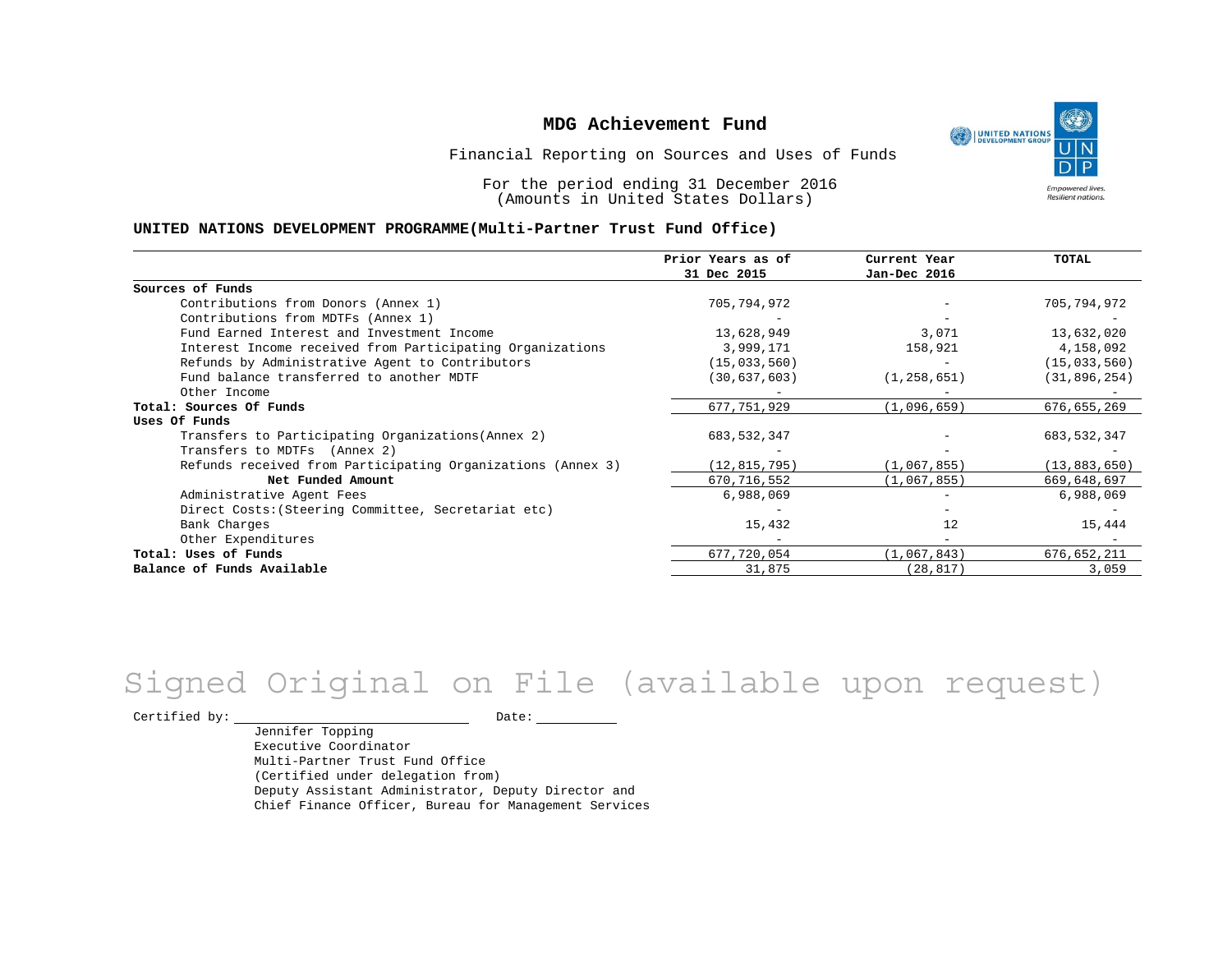

Financial Reporting on Sources and Uses of Funds

For the period ending 31 December 2016 (Amounts in United States Dollars)

#### **UNITED NATIONS DEVELOPMENT PROGRAMME(Multi-Partner Trust Fund Office)**

**Annex - 1: Contributions**

|                      | Prior Years as of | Current Year             | TOTAL       |
|----------------------|-------------------|--------------------------|-------------|
|                      | 31 Dec 2015       | Jan-Dec 2016             |             |
| From Contributors    |                   |                          |             |
| GOVERNMENT OF SPAIN  | 705,794,972       | $\overline{\phantom{0}}$ | 705,794,972 |
| Total: Contributions | 705,794,972       | $-$                      | 705,794,972 |

# Signed Original on File (available upon request)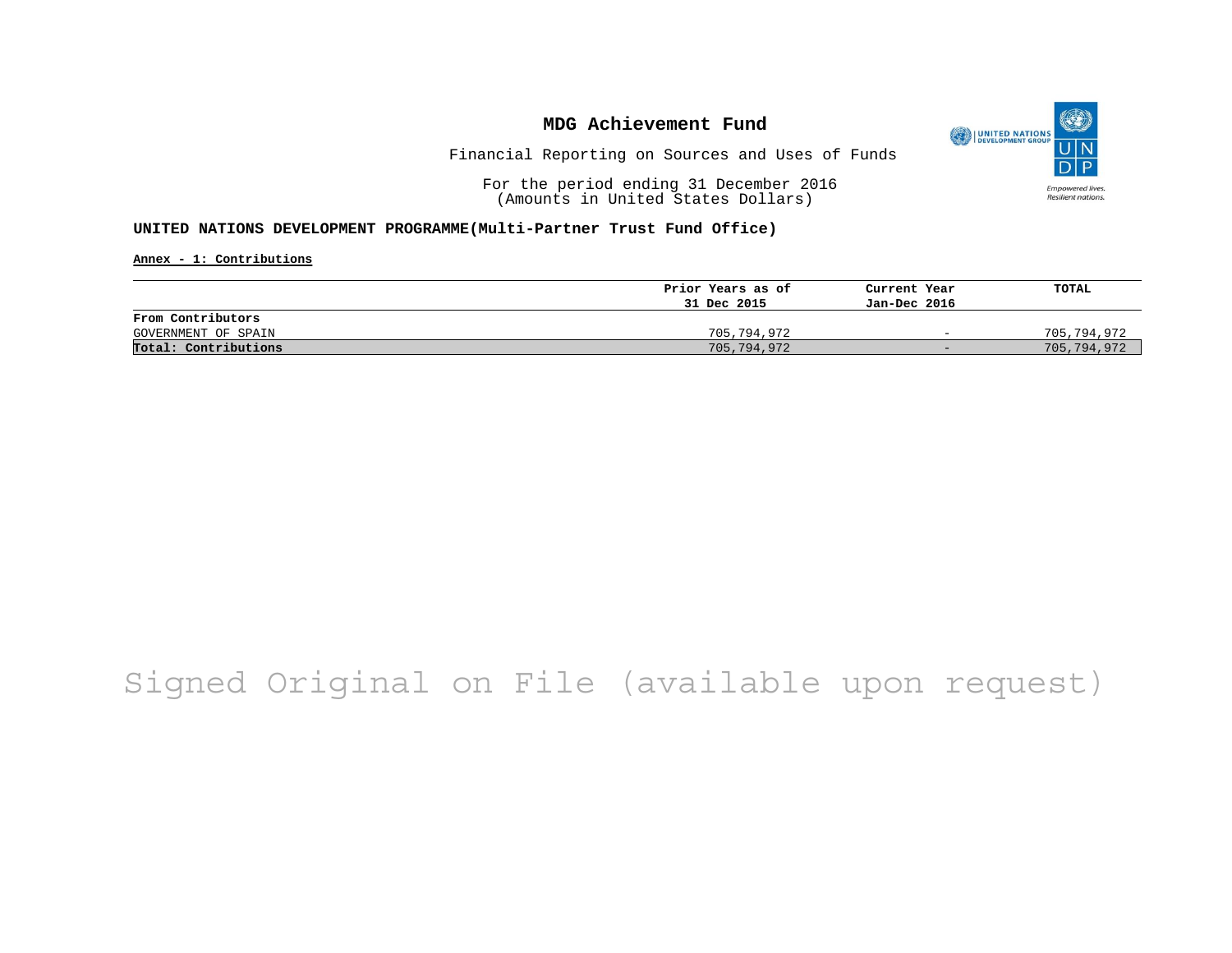

### Financial Reporting on Sources and Uses of Funds

For the period ending 31 December 2016 (Amounts in United States Dollars)

### **UNITED NATIONS DEVELOPMENT PROGRAMME(Multi-Partner Trust Fund Office)**

**Annex - 2: Transfers**

|                                |                  |  | Prior Years as of | Current Year             | <b>TOTAL</b>  |
|--------------------------------|------------------|--|-------------------|--------------------------|---------------|
|                                |                  |  | 31 Dec 2015       | Jan-Dec 2016             |               |
| To Participating Organizations |                  |  |                   |                          |               |
| <b>ECLAC</b>                   |                  |  | 240,750           | $\overline{\phantom{a}}$ | 240,750       |
| <b>ESCAP</b>                   |                  |  | 214,000           |                          | 214,000       |
| <b>FAO</b>                     |                  |  | 80,422,389        |                          | 80, 422, 389  |
| IFAD                           |                  |  | 500,040           |                          | 500,040       |
| <b>ILO</b>                     |                  |  | 41,695,711        |                          | 41,695,711    |
| IOM                            |                  |  | 17,638,106        |                          | 17,638,106    |
| <b>ITC</b>                     |                  |  | 2,472,369         |                          | 2,472,369     |
| OHCHR                          |                  |  | 428,000           |                          | 428,000       |
| PAHO/WHO                       |                  |  | 22,015,485        |                          | 22,015,485    |
| UNAIDS                         |                  |  | 1,042,727         |                          | 1,042,727     |
| <b>UNCDF</b>                   |                  |  | 1,149,170         |                          | 1,149,170     |
| <b>UNCTAD</b>                  |                  |  | 974,014           |                          | 974,014       |
| <b>UNDP</b>                    |                  |  | 194,862,421       | (10, 584)                | 194,851,837   |
| UNEP                           |                  |  | 11, 445, 715      |                          | 11, 445, 715  |
| UNESCO                         |                  |  | 52,038,188        |                          | 52,038,188    |
| <b>UNFPA</b>                   |                  |  | 38,622,891        | $\overline{\phantom{0}}$ | 38,622,891    |
| UNHABITAT                      |                  |  | 10,460,330        | 10,584                   | 10,470,914    |
| <b>UNHCR</b>                   |                  |  | 2,894,046         |                          | 2,894,046     |
| UNICEF                         |                  |  | 95, 114, 837      |                          | 95, 114, 837  |
| <b>UNIDO</b>                   |                  |  | 24, 215, 845      |                          | 24, 215, 845  |
| <b>UNODC</b>                   |                  |  | 5,749,256         |                          | 5,749,256     |
| <b>UNOPS</b>                   |                  |  | 914,389           |                          | 914,389       |
| <b>UNRWA</b>                   |                  |  | 1,436,221         |                          | 1,436,221     |
| <b>UNWOMEN</b>                 |                  |  | 123,3247826       |                          | 23,324,828    |
| <b>UNWTO</b>                   | Original on File |  | (ava<br>7.670934  |                          | 5.670,934     |
| WFP                            |                  |  | 32,085,978        |                          | 32,085,978    |
| WHO                            |                  |  | 13,903,707        |                          | 13,903,707    |
|                                |                  |  |                   |                          |               |
| Total Transfers                |                  |  | 683, 532, 347     |                          | 683, 532, 347 |